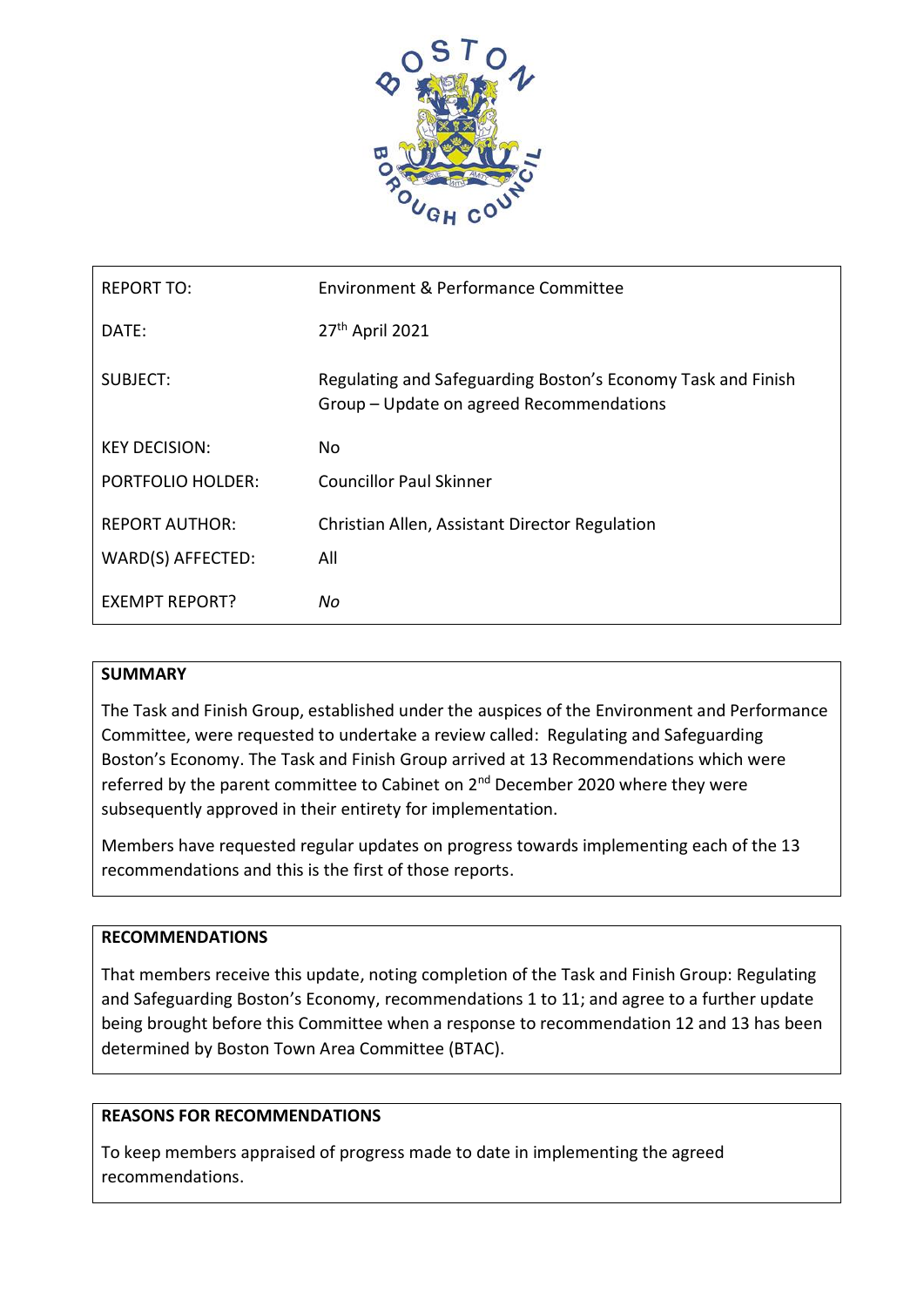## **REPORT**

### **1. Background of Review**

- **1.1.** The Environment and Performance Overview and Scrutiny Committee at Boston Borough Council receives quarterly performance monitoring data, aligned to the corporate priorities of the committee, as part of their annual work programme. The committee also receives a statutory annual update report in respect of anti-social behaviour (ASB) and CCTV functions performed by the Council.
- **1.2.** At the Environment and Performance Overview and Scrutiny Committee meeting held on the 24 September 2019, members voiced concern at the number of complaints raised by the public in respect of ASB in the borough. The complaints covered a broad range of ASB together with incidents at licensed premises in relation to alleged sale of illegal alcohol in the borough. The Committee agreed to investigate the matters further, initially holding an Inquiry Evening hosted by Council Officers and the Police, at which it was determined to establish a Task and Finish Group to consider and explore matters in more depth.

## **2. Inquiry Evening**

- **2.1.** The Inquiry Evening sought to shape the scope and depth of the Task and Finish Group work and the output was ratified by the Committee on 5<sup>th</sup> November 2019. The areas members agreed the Task and Finish would look into were as follows:
- **2.1.1.** Alcohol and premises licensing and associated enforcement.
- **2.1.2.** Trading Standards and HMRC powers, polices, procedures and enforcement options / outcomes for dealing with counterfeit and non-duty paid goods.
- **2.1.3.** Home Office and Police powers, policies and procedures for dealing with those with no recourse to public funds and those not exercising their treaty right.
- **2.1.4.** Housing and Homelessness duties, options and support models.
- **2.1.5.** Boston Borough Council Public Space Protection Orders and other Boston Borough Council enforcement.
- **2.1.6.** Tasking the local MP to lobby Government with the outputs from the Task and Finish Group where a change in the law was deemed to be needed.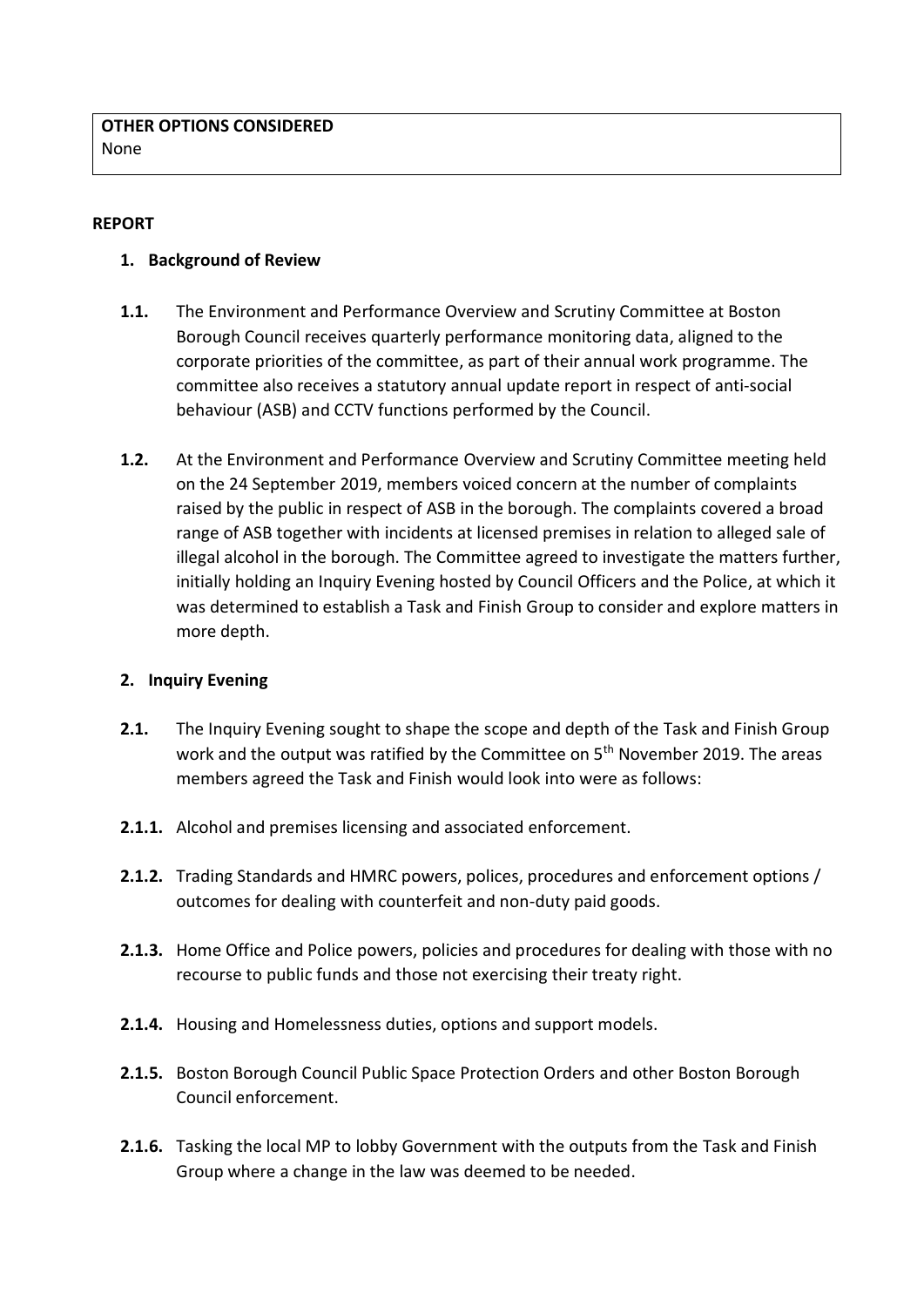## **3. Cabinet**

**3.1.** The output, notes from meetings, statements and supporting documentation generated by the Task and Finish Group have been reported through previous meetings of this Committee and are matter of public record. Councillor Judith Skinner, Madam Chairman of both Environment and Performance Committee and Task and Finish Group, presented a final report to Cabinet on 2<sup>nd</sup> December 2020, where 13 recommendations agreed following the Task and Finish Group review, were accepted by Cabinet. It was also agreed that regular updates on the progress with implementing the 13 recommendations would be provided to the Environment and Performance Overview and Scrutiny Committee until such point that all the recommendations had been concluded.

### **4. Progress to date of each Recommendation**

- **4.1.** Each of the 13 recommendations are reproduced in full below, followed by a summary of the actions taken, whether the action is concluded or if not, when it is anticipated the action will be concluded.
- **4.2. Recommendation 1** That a call for a change in the legislation to be tabled to prevent the sale of alcohol during an appeal period and that the Member of Parliament for Boston be asked to champion such a change regardless of the government's apparent lack of appetite to do so.

**Update –** The Council Leader wrote to the Rt. Hon. Priti Patel Home Secretary on 13th January 2021 and put to her recommendations 1 to 6 as set out in this report. The letter was also copied to Mr Matt Warman MP. The letter sent by The Leader is attached at appendix A and the subsequent reply from the Home Office, dated  $16<sup>th</sup>$  February, is attached at appendix B, and has already been circulated to Members of the Task and Finish Group. **Completed.**

**4.3. Recommendation 2** – That Government, take into consideration the significant loss of revenue to the U.K from increasing sales of illicit tobacco, implement Licensing of the sale of tobacco.

**Update –** see 4.2 above. **Completed.**

**4.4. Recommendation 3** – That closure of a business found to be in breach of its alcohol licence conditions to be immediate until an official Licensing hearing determined its future.

**Update –** see 4.2 above. **Completed.**

**4.5. Recommendation 4** – That the Police and Senior Council Officers be empowered to serve FPNs for breach of licence conditions.

**Update –** see 4.2 above. **Completed.**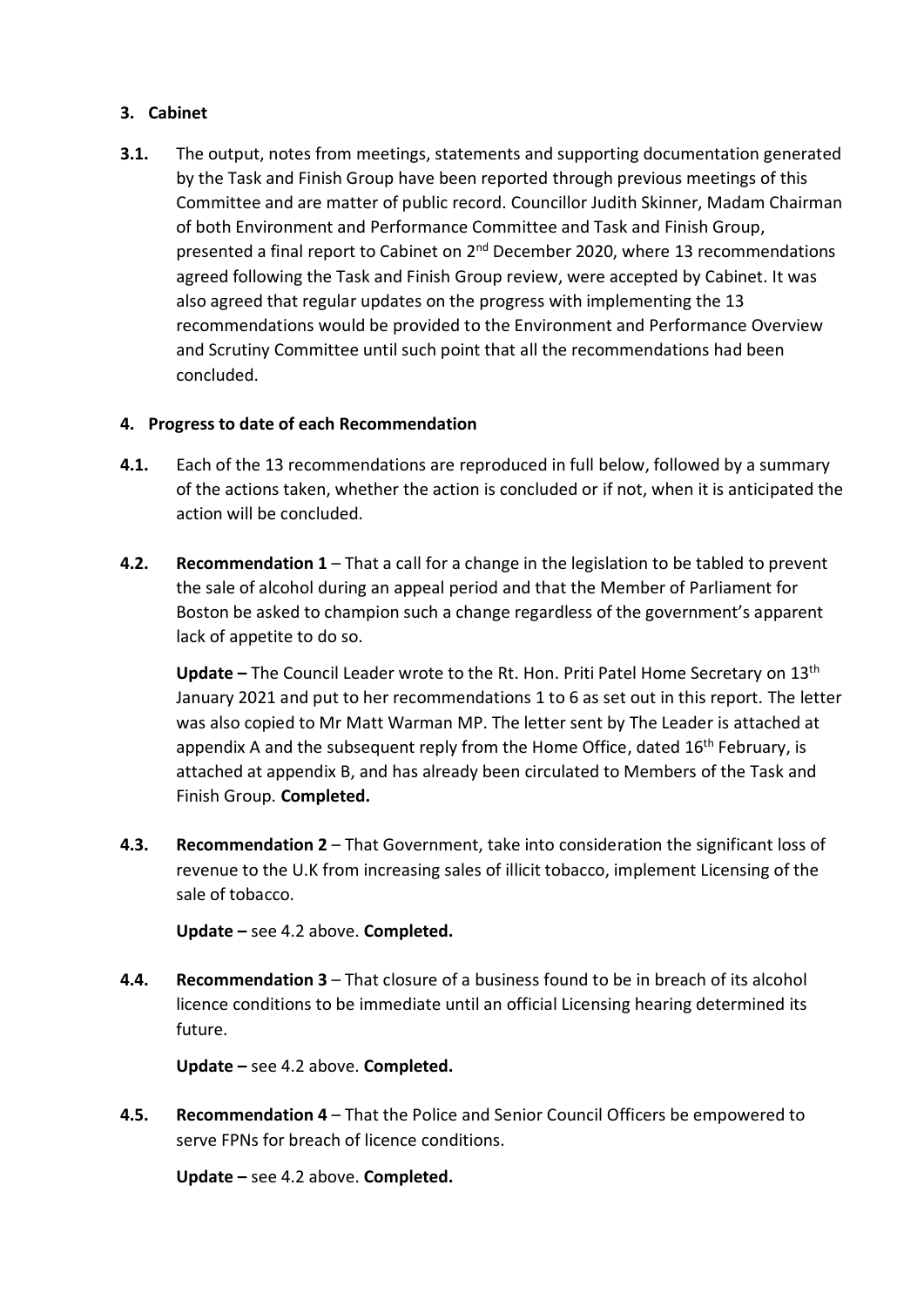**4.6. Recommendation 5** – That all 11 responsible authorities be required to give consideration to all licence applications / reviews of licences and be encouraged to take greater involvement by providing clear, concise feedback.

**Update –** see 4.2 above. The Leader of the Council wrote to each of the 11 responsible authorities listed in the Licencing Act on  $13<sup>th</sup>$  January 2021. A copy of the letter is attached at appendix C. No replies have been received from any of the Responsible Authorities written to. **Completed.**

**4.7. Recommendation 6** – That Parliament be asked for an increase in Alcohol Licensing fees.

**Update –** see 4.2 above. **Completed.**

**4.8. Recommendation 7** – That the Council provide greater education of the public and of parish councils in their rights to respond to Licensing applications and that guidance be readily available and circulated where possible.

**Update –** see 4.2 above. The Leader of the Council wrote to the Chair of each of the Parish Councils in the Borough of Boston on 13<sup>th</sup> January 2021. A copy of the letter is attached at appendix D. No replies have been received from any of the parish councils. **Completed.**

**4.9. Recommendation 8** – That Boston Community Alcohol Partnership (CAP) be requested to promote its success to date and popularise itself in the media/social media particularly.

**Update –** The paragraph below has been provided by Inspector Fran Harrod Coordinator of Boston CAP;

*On 31st March 2021 Boston CAP won the national award for 'CAP of the Year', presented by our MP Matt Warman, a great honour for the CAP and the town and highlighting the resilience and determination to tackle alcohol harm among young people, improve their health and wellbeing and enhance their communities during a challenging time. Numerous partners sit on the CAP, including Police, Boston Borough Council, Health and Wellbeing Services, National and Independent retailers, education, faith groups and charities.*

*The CAP has achieved some notable successes since its launch in 2016, with big reductions in alcohol sales to under-18s, in the number of residents reporting young people being drunk and rowdy in public places and the incidence of alcohol related litter in the town. The percentage of 13, 14, 15 and 16 year old students saying that they drink alcohol on a weekly basis has reduced from 13% to 7%. And the proportion of licensees selling to people who appear under age without checking for identification has reduced from 77.8 per cent in 2017 to zero in 2020.*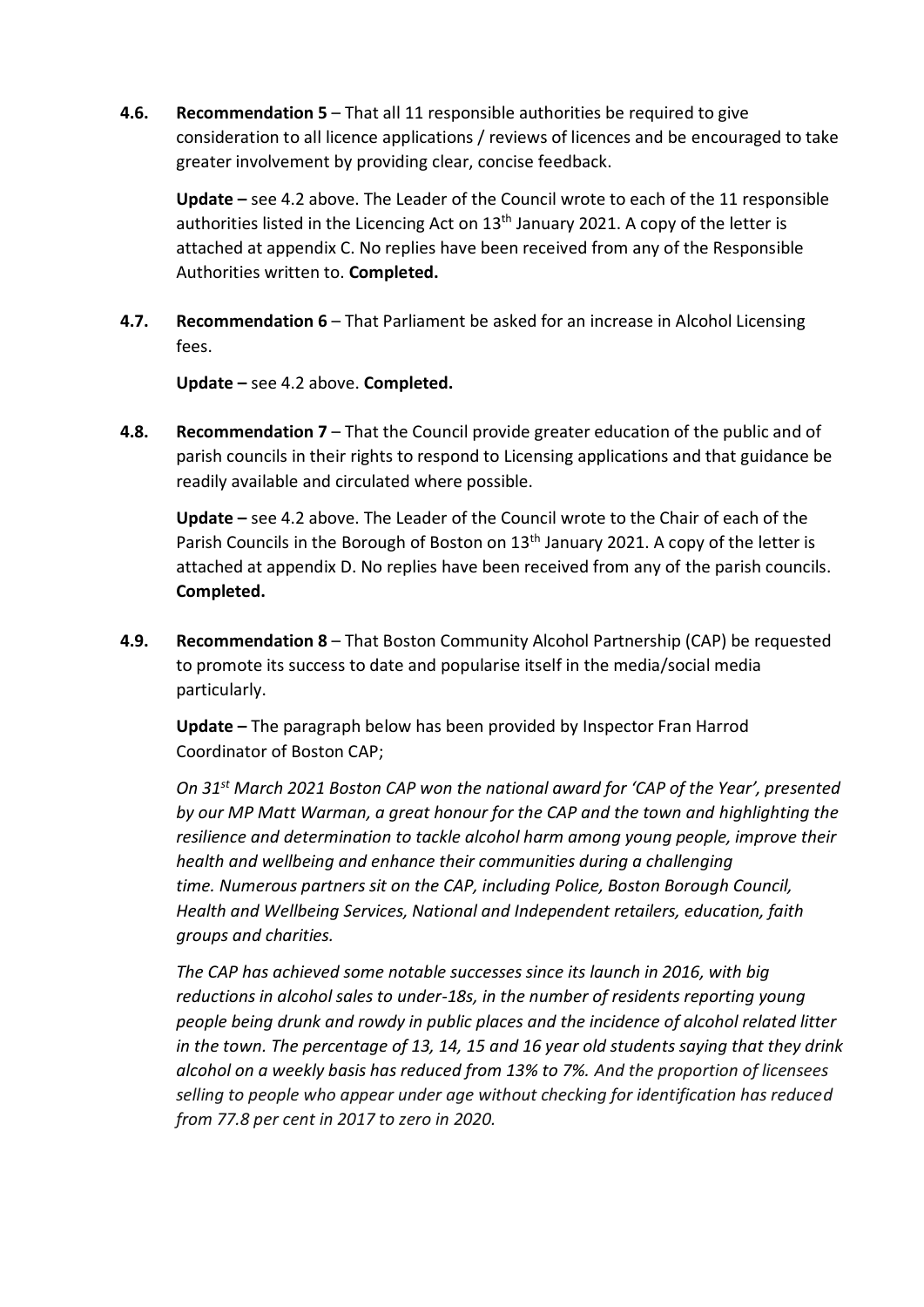*The CAP is proud of the way it involves young people in its work. It engages with local schools and colleges and provides work experience to learners on Boston College Uniformed Public Services course, inviting them along on Challenge 25 and refusals checks and involving them in residents and licensing surveys.*

*CAP has helped us with gaps in our strategy, such as ensuring challenge 25 and other key messages have been translated into different languages for display, so that all communities can benefit from the CAPs work.* 

*During lockdown the CAP came up with some innovative ways to get its messages out to the community about the risks of underage drinking, including circulating alcohol awareness videos to schools and young people's centres and placing eye catching bollard covers around the town. A police display vehicle made frequent rounds, using its large screen on the side of the vehicle to show messages and videos, while the RoadHoG Christian Outreach Bus has supported the wellbeing messages of CAP as and when it has been possible for it to operate.*

*Going forward we have plans for a variety of in person events in the town, and resuming our activities with young people from schools and the college, at a time where the wellbeing of our young people has never been more important.*

**4.10. Recommendation 9** – That reporting of ASB activity be produced and issued quarterly for members of the public. That the reporting provided be comparative to incidents within Horncastle and Skegness over the same period. That the report be within a frame of reference, identifying the activity both per capita and numeric. That the reporting be issued on the Council's website for ease of access by the public and also an item be produced within the Council's newsletter advising of the new reporting facility and the link to access it.

**Update** – An ASB activity performance report has been prepared and published on the council's website. This is linked to the Community Safety pages and the Council's newsletter for the first time in January 2021. A cycle of quarterly reports has now been set up to maintain this reporting mechanism for the future. **Completed.**

**4.11. Recommendation 10** – That a notice be included on the Council's website providing the general police contact link for reporting of non-urgent crime. The notice to include a caveat stressing the link is only for non-urgent crime.

**Update** – An update of the Community Safety pages on the Council's Website was undertaken in January 2021 and a link is now included for reporting non-urgent crime to the Police. **Completed.**

**4.12. Recommendation 11** – That discussions are held between the Council and the Police to agree a way forward in facilitating regular public meetings, to allow questions by public in respect of policing matters. One option being to provide quarterly or monthly Q and A session meeting to allow all members of the public across the borough to participate.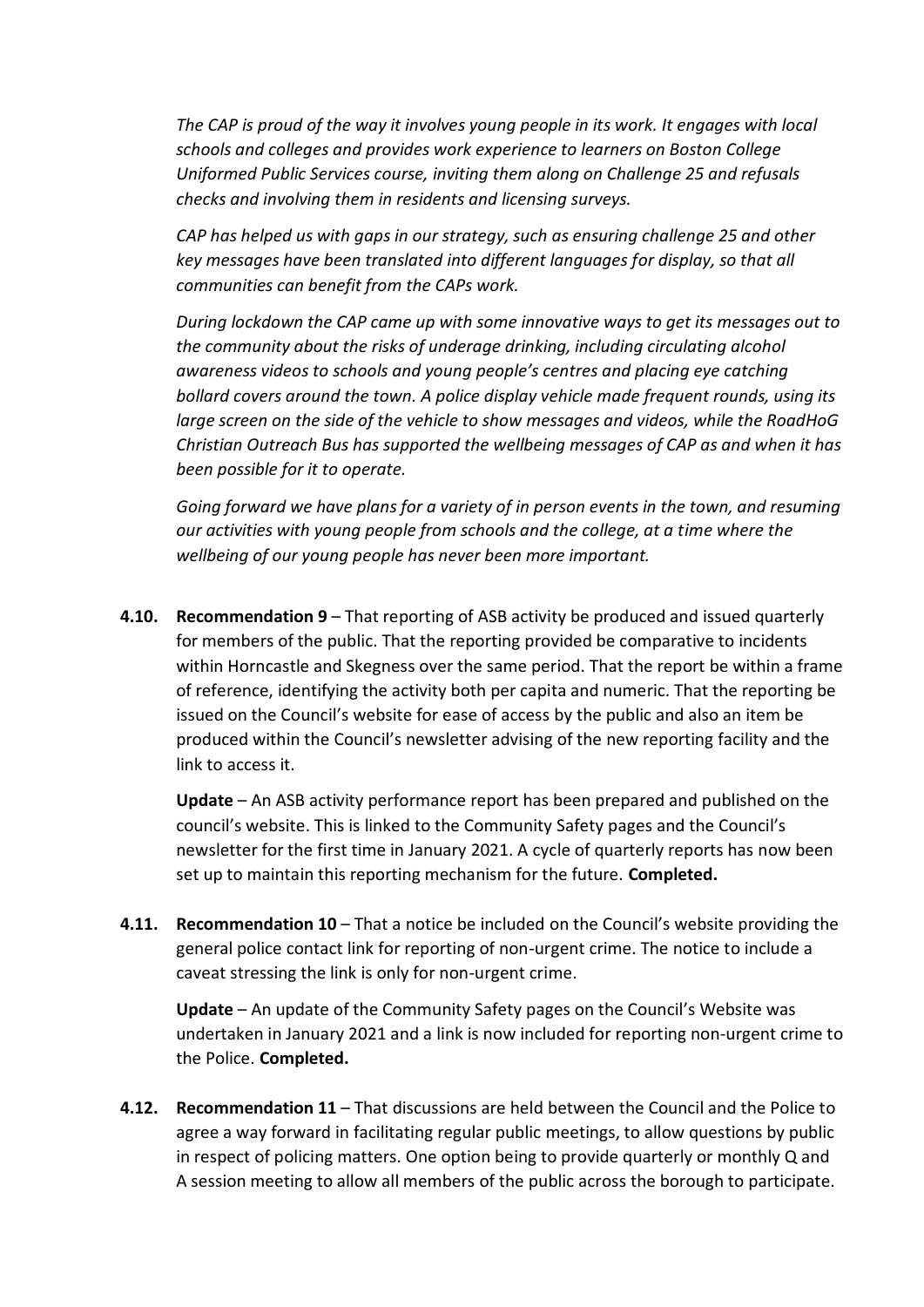**Update** – Lincolnshire Police Inspector Fran Harrod, supported by the Council's Community Safety Manager Peter Hunn, have started conducting public Facebook Live events. The public attending on-line are provided with updates on policing and antisocial behaviour work before being invited to help set policing priorities for the next quarter. During Facebook Live events, public questions are answered by Officers in attendance. These events will repeat every six weeks throughout 2021, hosted by the Police and Council Officers, incorporating Q and A from the public attending and shaping policing priorities for the quarter ahead. **Completed.**

**4.13. Recommendation 12** – That the council consider locking the Central Park gates overnight to address on-going issues of ASB within the park. That if required a trial period of four months be agreed to allow monitoring of incidents during that time to either support or not, the closing of the gates permanently overnight. That agreement is reached as to who fund the cost of who will close the gates and that a request be made to the BTAC committee for such funding for the trial, or if agreed on a permanent basis.

**Update** – Cabinet agreed to delegate this recommendation to BTAC at their meeting on 2<sup>nd</sup> December 2021. BTAC agreed to accept the recommendation on 3<sup>rd</sup> February 2021 where Officers were requested to present a report of options and their respective costs of providing a service to open and lock Central Park gates. This report is being prepared for the BTAC meeting in May 2021.

**4.14. Recommendation 13** – That BTAC be requested to consider the funding of a service for Central Park to address ongoing ASB in the park.

**Update** – Cabinet agreed to delegate this recommendation to BTAC at their meeting on 2<sup>nd</sup> December 2021. BTAC agreed to accept the recommendation on 3<sup>rd</sup> February 2021 where Officers were requested to present a report of options and their respective costs of providing security / high visibility patrols in Central Park. This report is being prepared for the BTAC meeting in May 2021.

## **5. CONCLUSION**

**5.1.** The purpose of this committee report is to show progress and status against each of the 13 recommendations put forward by the Task and Finish Group. Members can see that with the exception of recommendation 12 and 13, which are being progressed by BTAC, all remaining recommendations have been completed as agreed.

### **FINANCIAL IMPLICATIONS**

None

## **LEGAL IMPLICATIONS**

None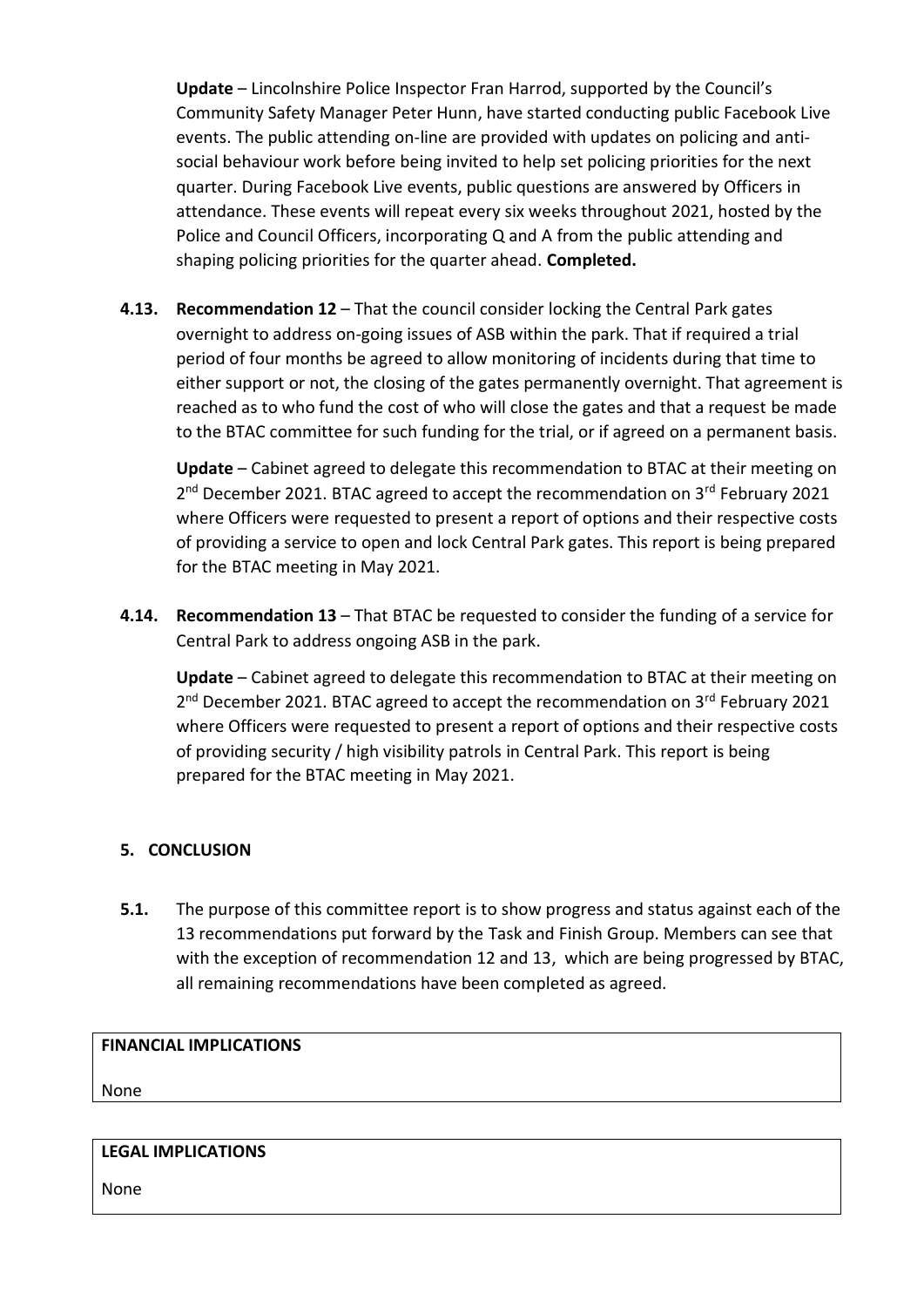### **CLIMATE CHANGE AND ENVIRONMENTAL IMPLICATIONS**

None

#### **EQUALITY AND SAFEGUARDING IMPLICATIONS**

None

### **OTHER IMPLICATIONS**

None

### **CONSULTATION**

Consultation has been undertaken with Madam Chairman of the Environment and Performance Overview and Scrutiny Committee Councillor Judith Skinner and the Leader Portfolio Holder Councillor Paul Skinner

### **APPENDICES**

**Appendix A:** Letter from the Leader of the Council to the Right Honourable Priti Patel Home Secretary dated 13<sup>th</sup> January 2021.

Appendix B: Letter of reply from the Home Office to the Leader of the Council dated 16<sup>th</sup> February 2021

**Appendix C:** Letter from The Leader of the Council to the 11 Responsible Authorities as recognised in the Licensing Act, dated 13<sup>th</sup> January 2021.

**Appendix D:** Letter from the Leader of the Council to the Parish Council Chairs of Boston Borough Council, dated 13<sup>th</sup> January 2021.

#### **BACKGROUND PAPERS**

*(If none then insert the working 'No background papers as defined in Section 100D of the Local Government Act 1972 were used in the production of this report.' Also delete the below text/boxes.)* Background papers used in the production of this report are listed below: -

| Where the document can be viewed                                      |  |
|-----------------------------------------------------------------------|--|
|                                                                       |  |
|                                                                       |  |
| https://moderngov.boston.gov.uk/ieListDocuments.aspx?Cld=130&MId=1706 |  |
| $&\vee$ er=4                                                          |  |
|                                                                       |  |
|                                                                       |  |
|                                                                       |  |
|                                                                       |  |
|                                                                       |  |
|                                                                       |  |
|                                                                       |  |
|                                                                       |  |